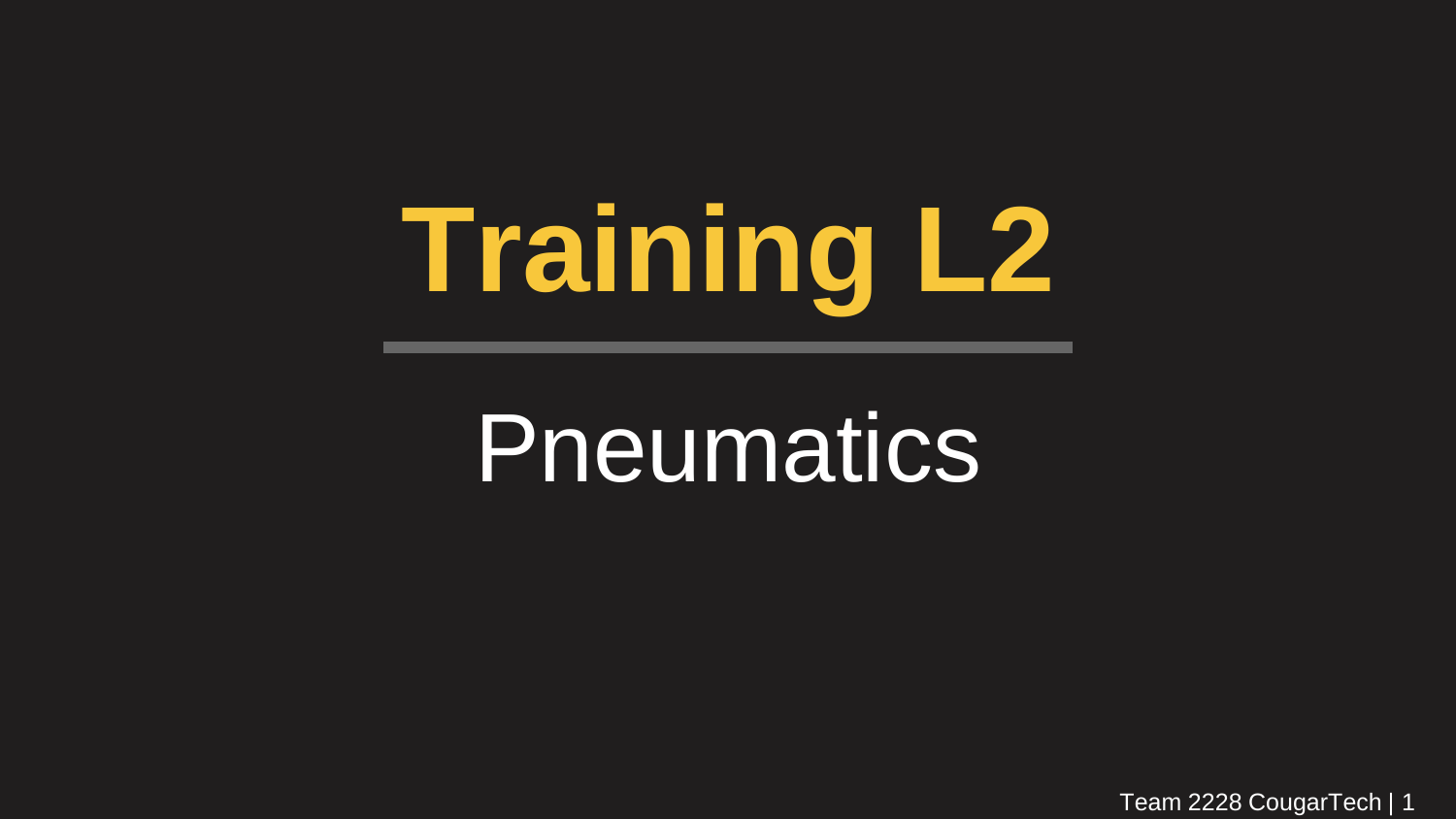### **Objectives**

Understand:

 $\Box$  To understand the pneumatic components used on a FIRST robot

 $\square$  To understand the required FIRST pneumatic component configuration and electrical system

To understand pneumatic assembly techniques

Note: References for this training is listed in the mechanical handbook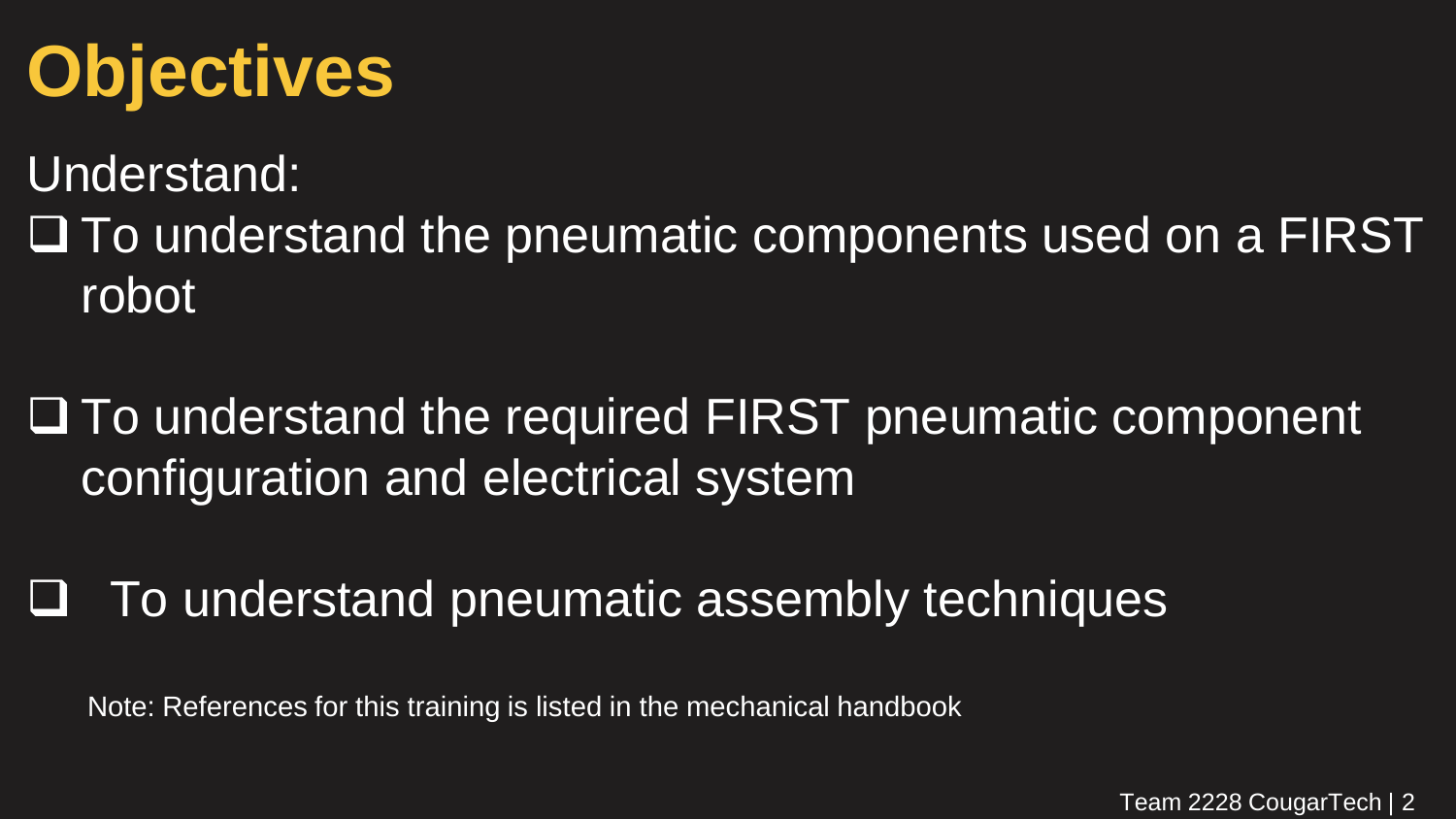### **Safety Considerations**



Safety glasses are required when working on mechanical systems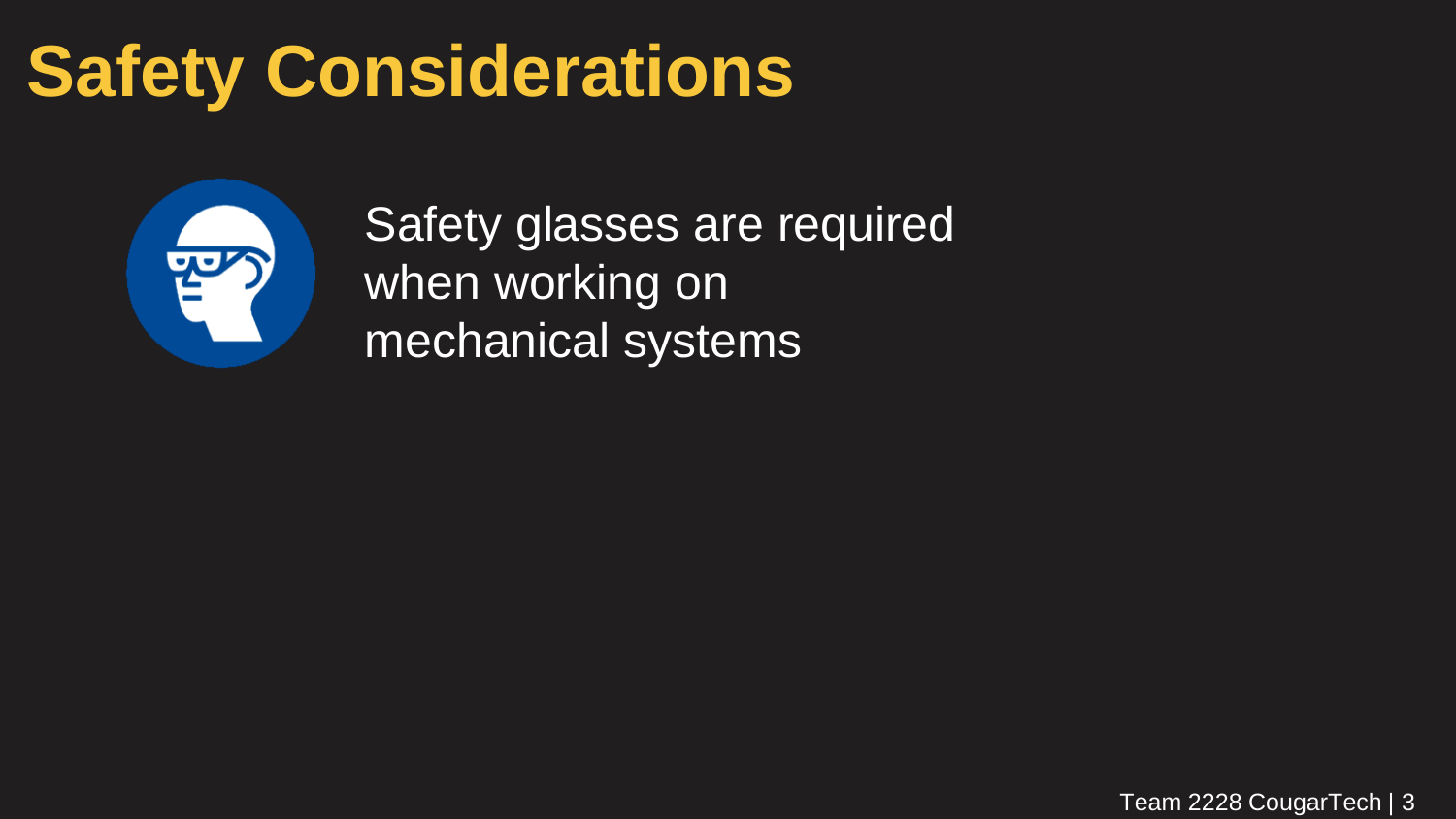### **Electrical to Mechanical Energy Conversion**

#### **Energy Conversion:**

From the "Electricity Training Module" we know that we can convert electrical energy to mechanical energy via a Solenoid or a Motor (magnetic's).

In a "Pneumatic Air System" electrical energy is converted to mechanical potential energy.

#### **Pneumatics Process:**

We use a motor to run piston in a "Compressor" to compress air, then use an electro-magnet to move a gate in a "Solenoid Valve" to let the compressed air exit and push a rod in a cylinder.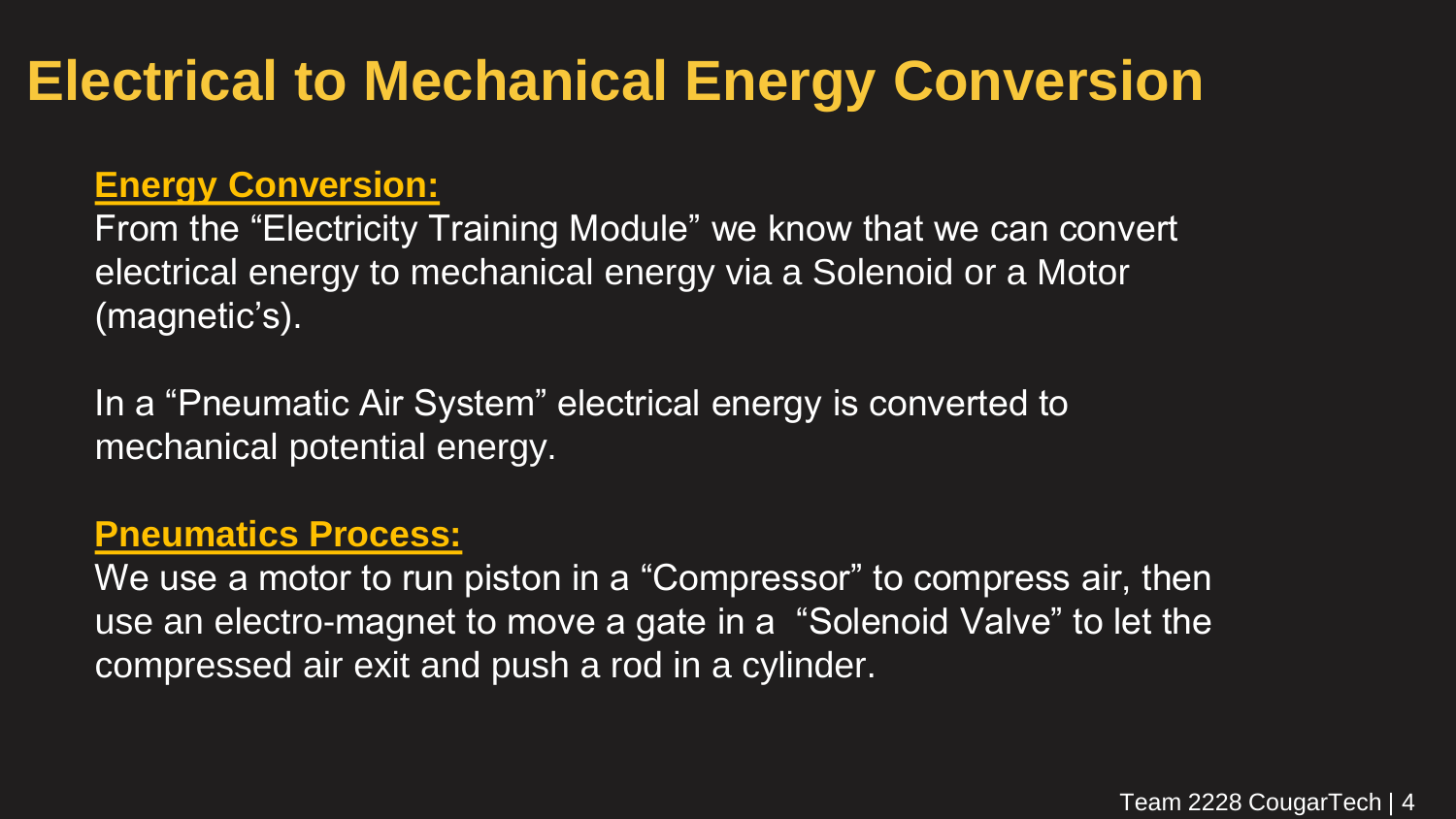

**Pneumatics** – uses compressible gas, typical operating pressure range 20 to 100 psi

Applications: Machinery, robots - claws, lifters, pushers, levers, shifters, etc

**Hydraulics** – uses non-compressible fluids like oil, typical operating ranges 2,000 to 4,000 psi

Applications: Construction equipment (cylinders on earth excavation equipment), amusement rides(cylinders, motors),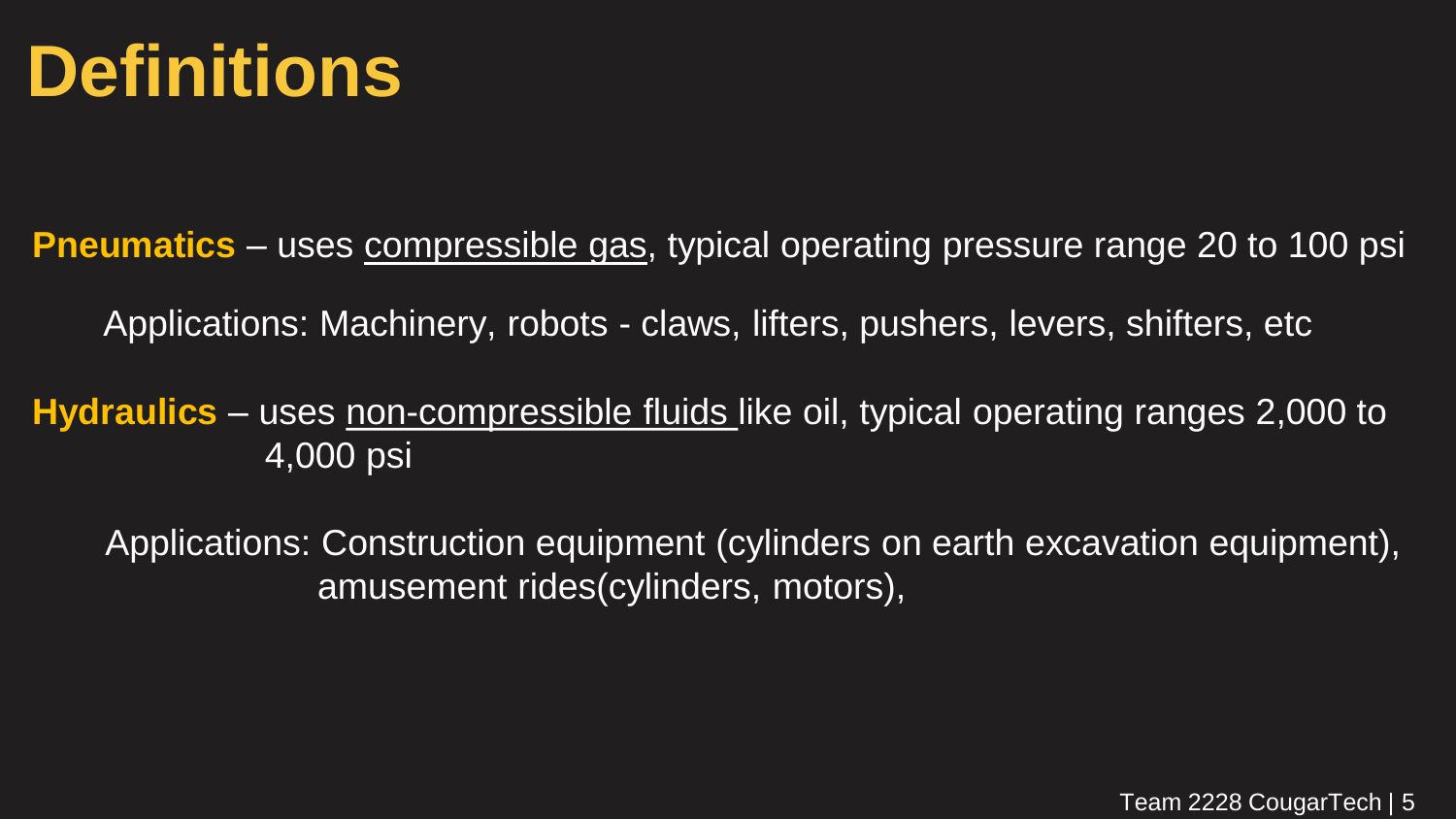# **Why Use Pneumatics?**

#### **pros:**

- Power density a lot of pushing force in small package
- Easy to add more valves and cylinders
- Cylinders can be stalled indefinitely without damage
- More rugged: Resistant to impacts
- Simple mounting compared to motors
- Cylinders are much lighter than motors
- Simple positioning sensing with end of travel reed switches.
- Simple speed control with flow control
- Low Weight? Needs to be compared to the components needed by a motor **cons:**
- Leaks Good assembly improves this
- Limited high pressure supply only two air tanks allowed, small compressor
- Initial weight? Needs to be compared to the components needed by a motor
- Cylinder rods can only be extended or retracted
- Cylinder rod can be easily damaged
- Requires fine tuning for optimum use(air flow controls)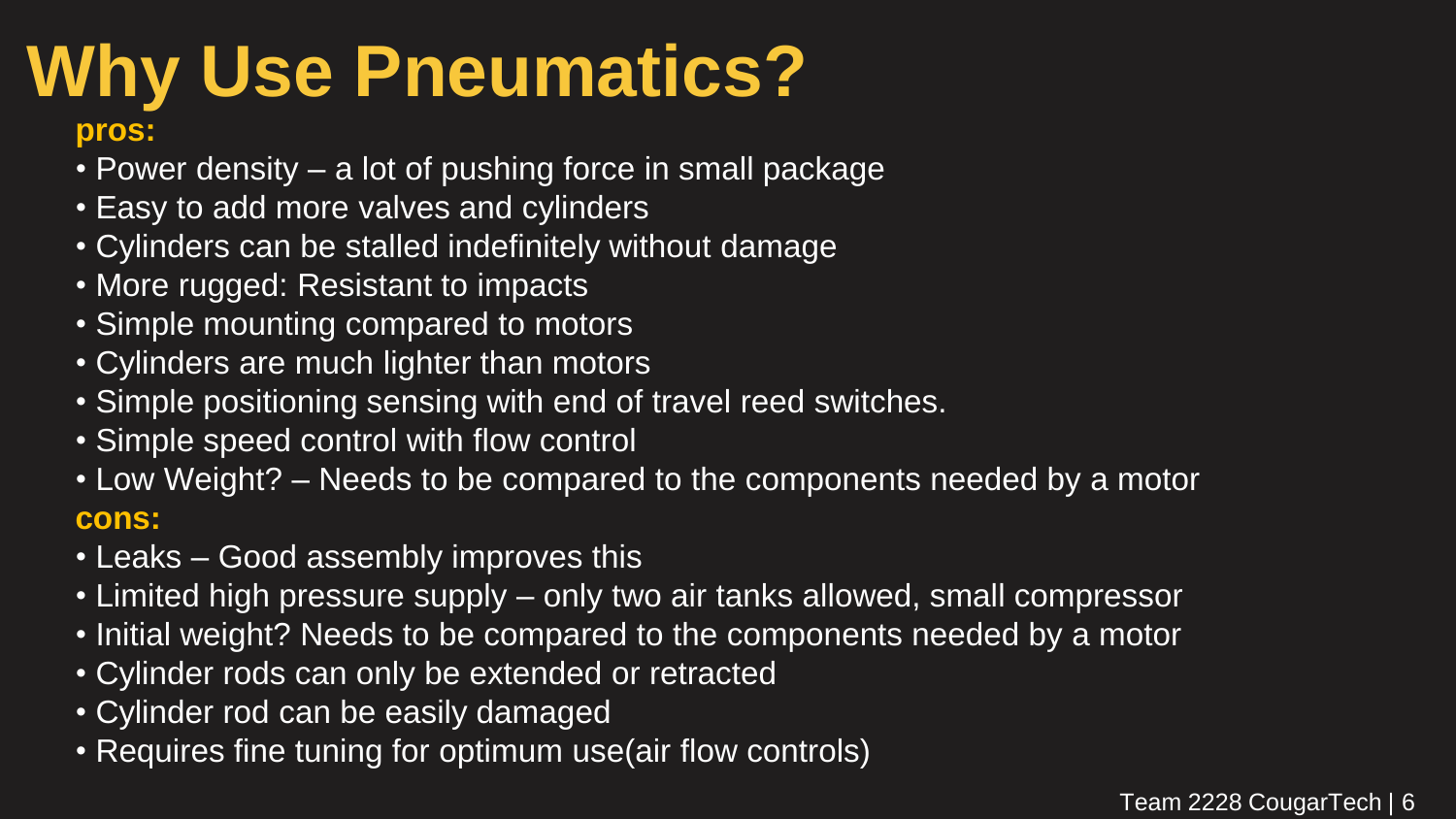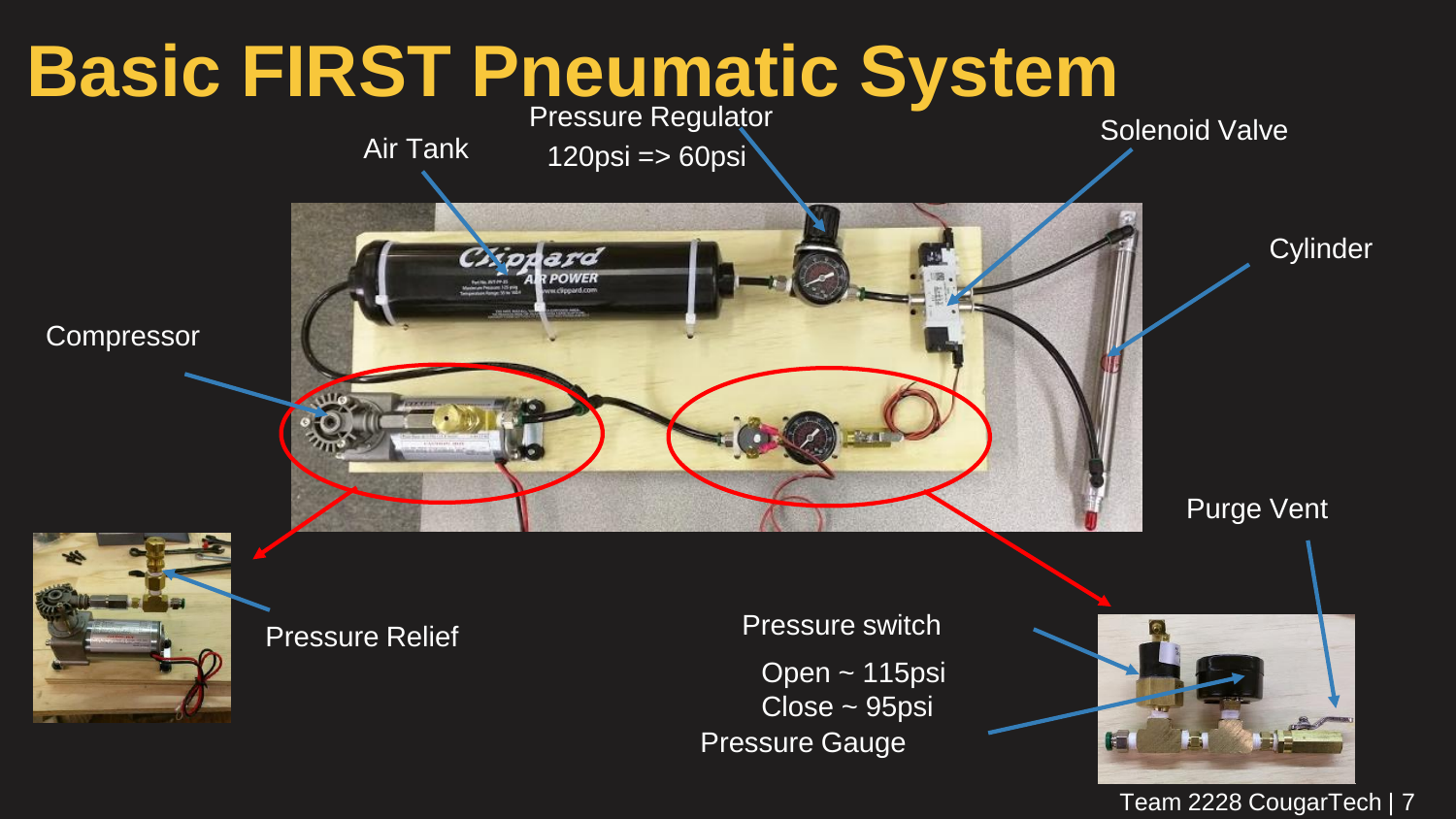### **High Pressure – Low Pressure(Working)**

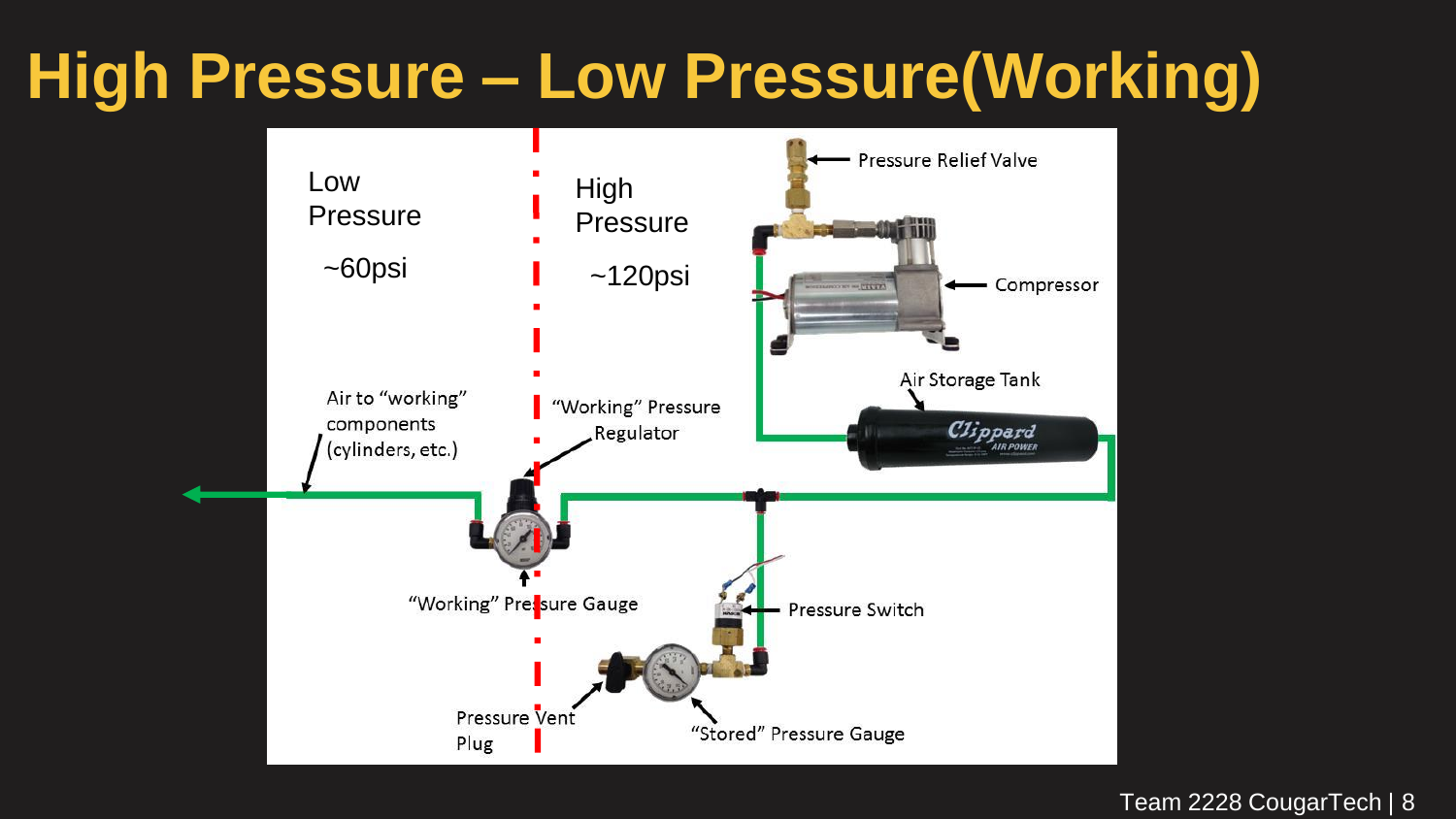### **Pneumatics – Control Wiring**



#### Pneumatic Control Module (PCM)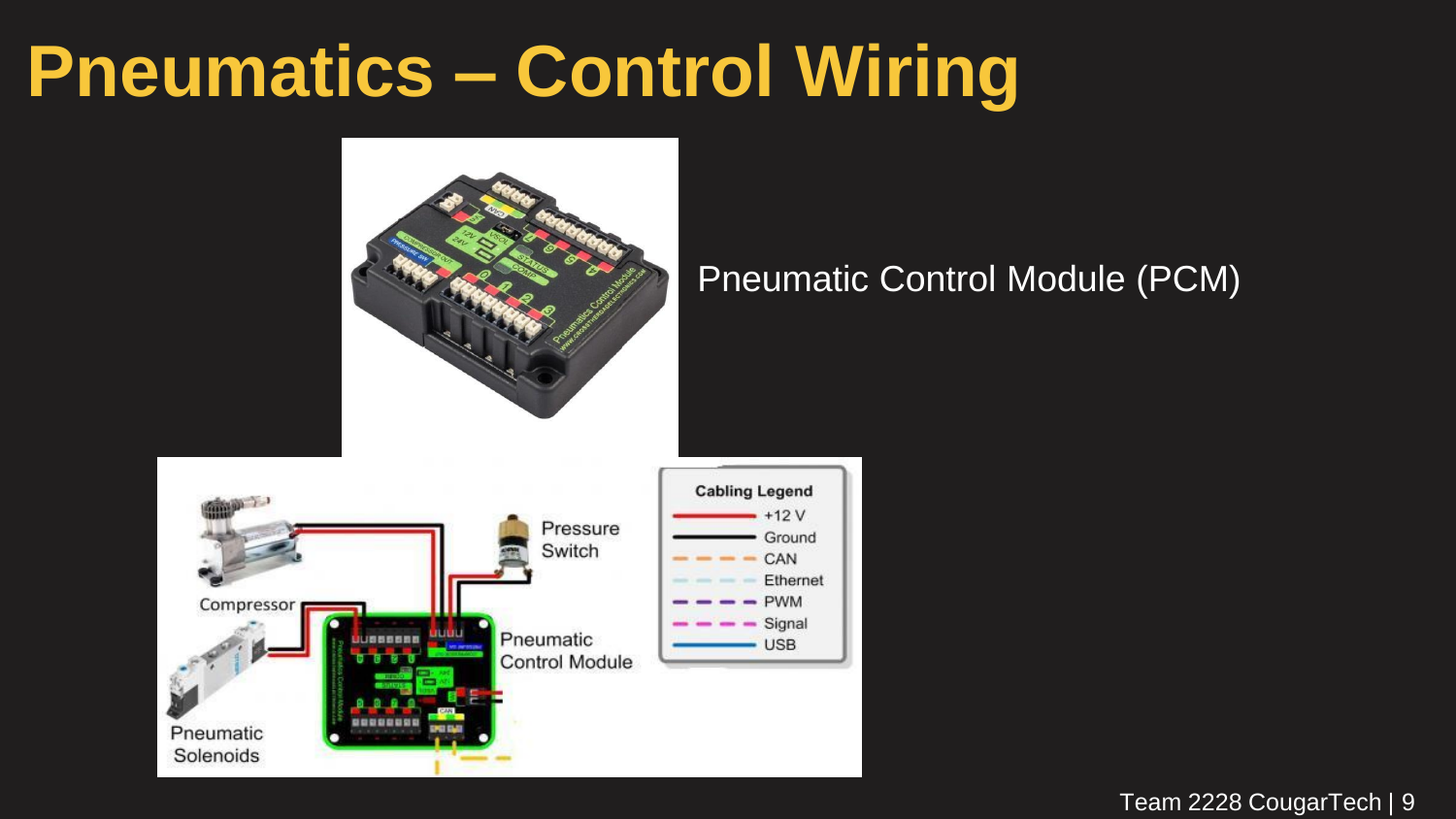#### **Compressor:**

- Converts electrical energy to potential energy
- Develops 120 Pounds per Square Inch(psi) air pressure

### **Tips:**

- May be damaged if wired backwards
- Compressor is a reciprocating device that vibrates use the rubber isolation mounts to prevent vibration through the robot
- Compressor gets hot when run for extended periods use a small fan to cool

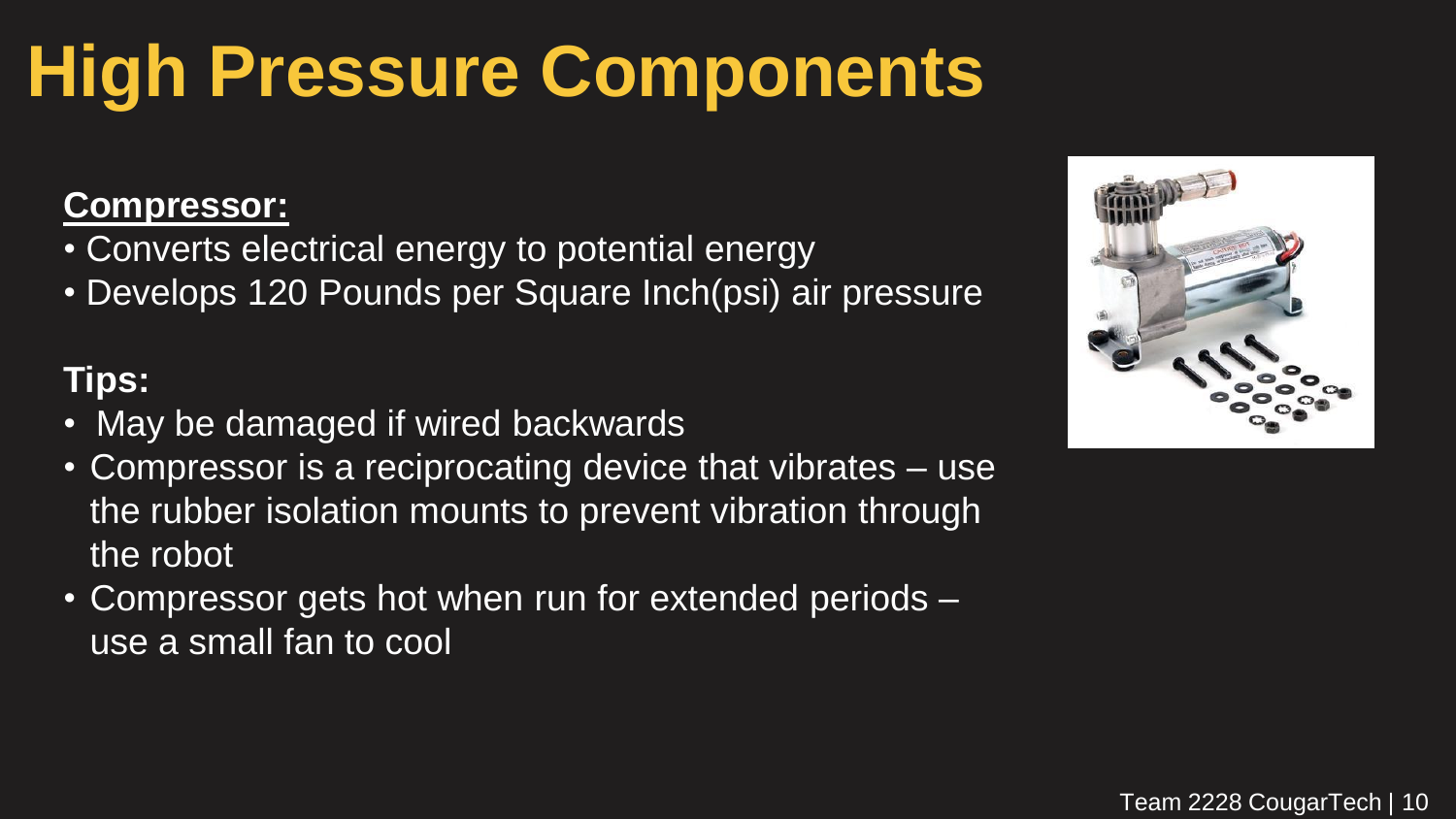#### **Pressure Relief Valve:**

- Should vents at 120 psi for safety
- Is required to be installed on the output of the compressor
- The pressure relief valve needs to be calibrated

### **Tips:**

- Secure all connection points with wrenches
- Use PTFE tape (Teflon tape) on all threaded connections
- PTFE tape should be wrapped around the threads in a clockwise direction

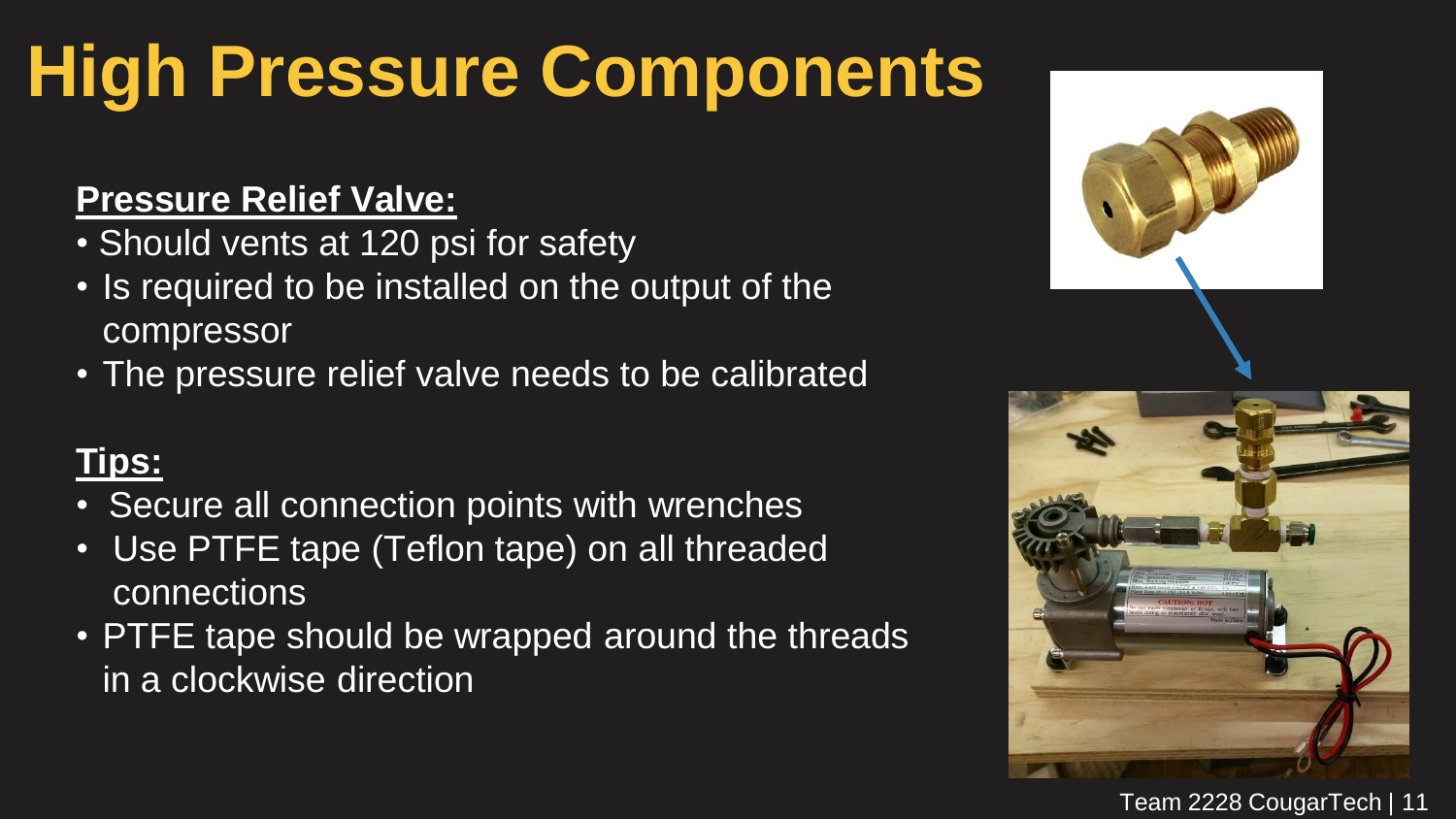### **Pressure switch:**

• Normally closed switch that opens at approximately 115psi and closes when the pressure drops below 95psi



### **Plug Valve (manual release valve):**

- Install on high pressure side
- Must be able to release all pressure in system
- Must be easily accessed and labeled on your robot

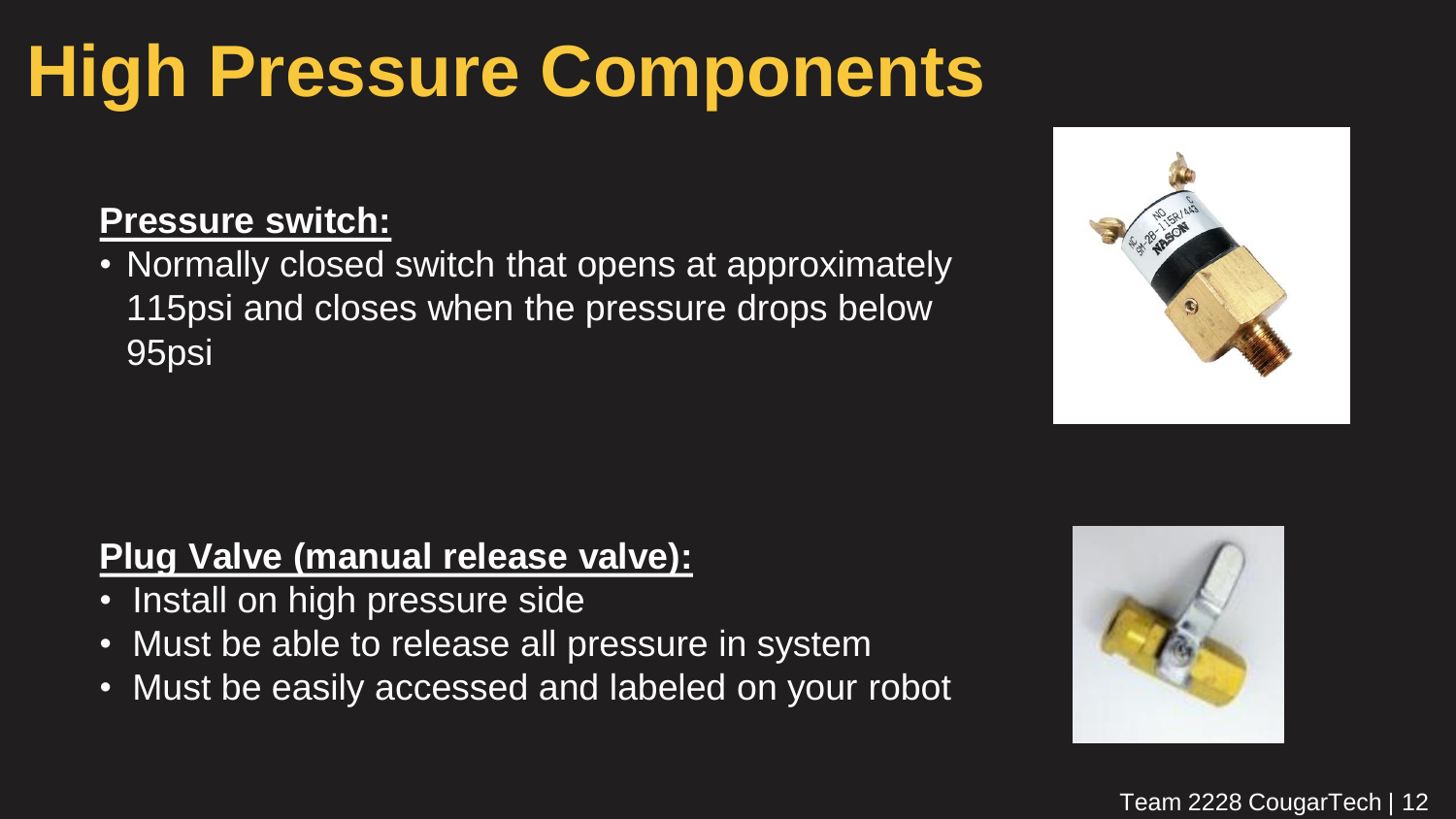### **Air Volume Tank:**

- Other names accumulator, reservoir, air tank
- Stores pressure to activate actuators
- Tank volume (35in<sup>3</sup>)

### **Tips:**

- Air tank available in plastic with quick disconnects
- For threaded air tanks take care when tightening fitting into the plastic neck

### **Air Pressure Gauge:**

- Provide readout of pressure in line
- Place one on high pressure side and one on working pressure side (can attach directly to the primary pressure regulator)



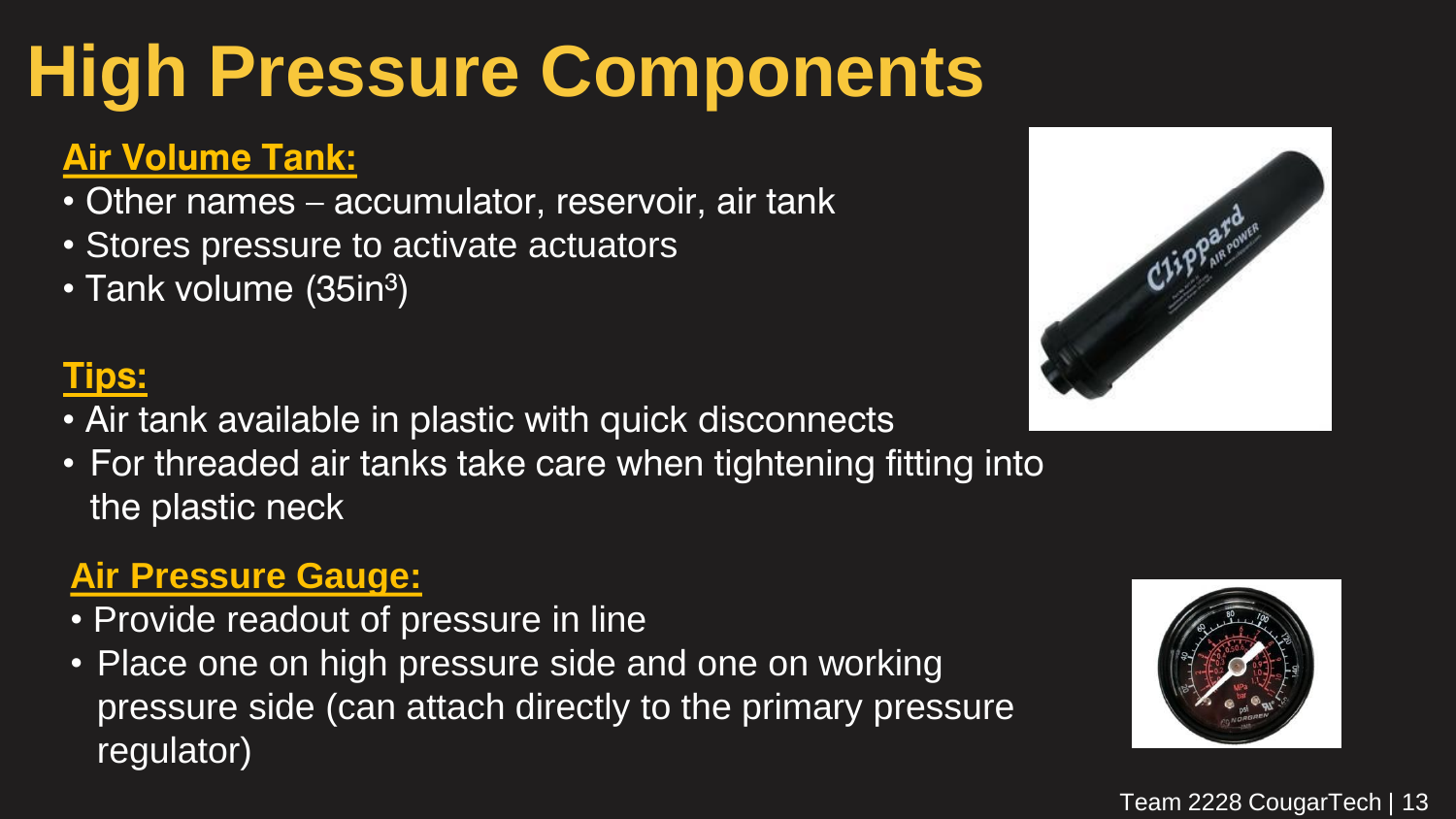## **Low Pressure Components**

#### **Primary Pressure Regulator:**

• Restricts working pressure to 60psi max on output side of regulator

### **Tips:**

- Make sure arrow points in direction of air flow
- Make pressure adjustment accessible and pressure gauge visible

### **Solenoid valves:**

- Switches direction of air flow to drive cylinder motion
- Valves may be single solenoid (spring return) or double solenoid (Extend – Retract)
- Can activate manually with blue buttons



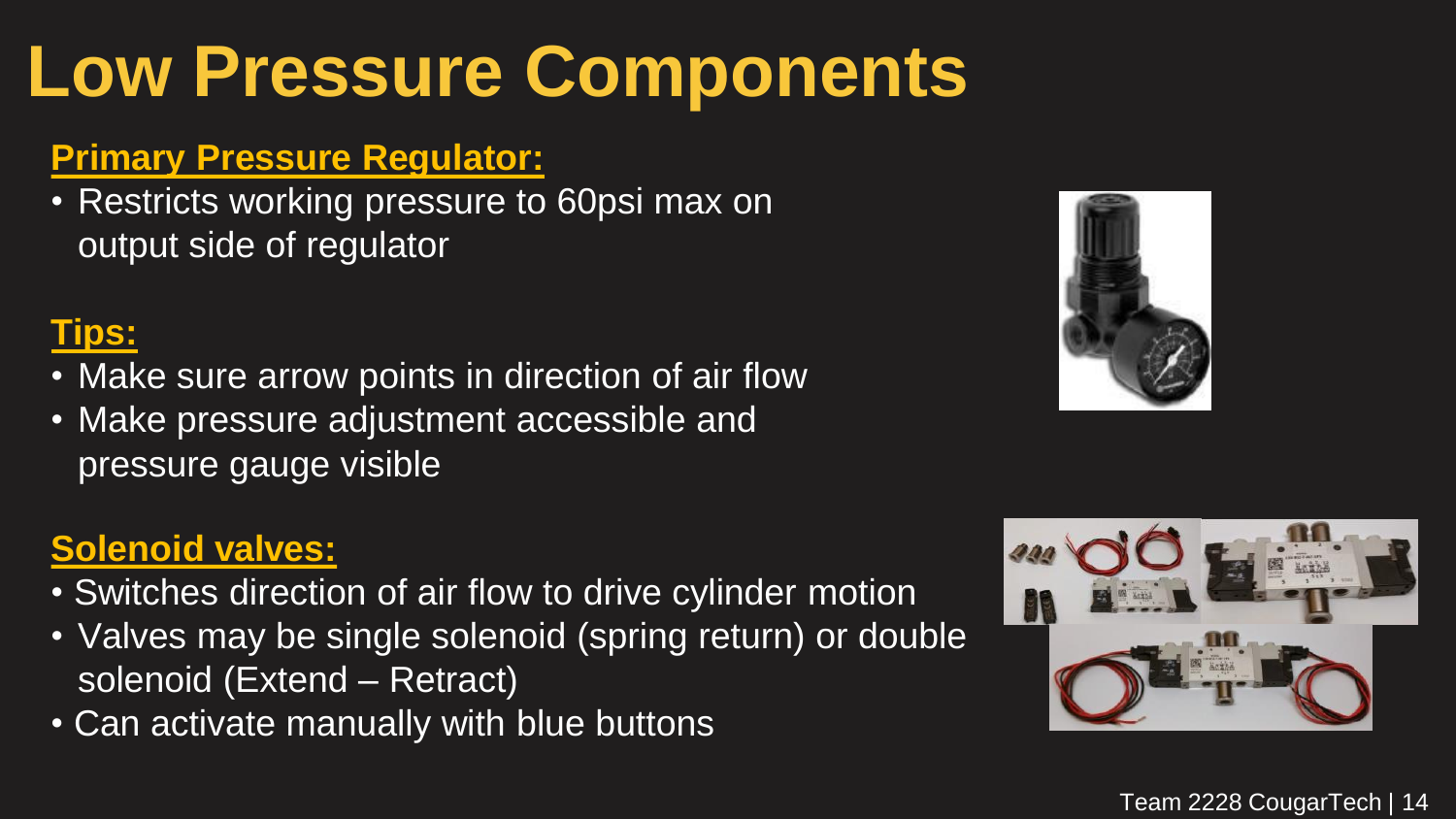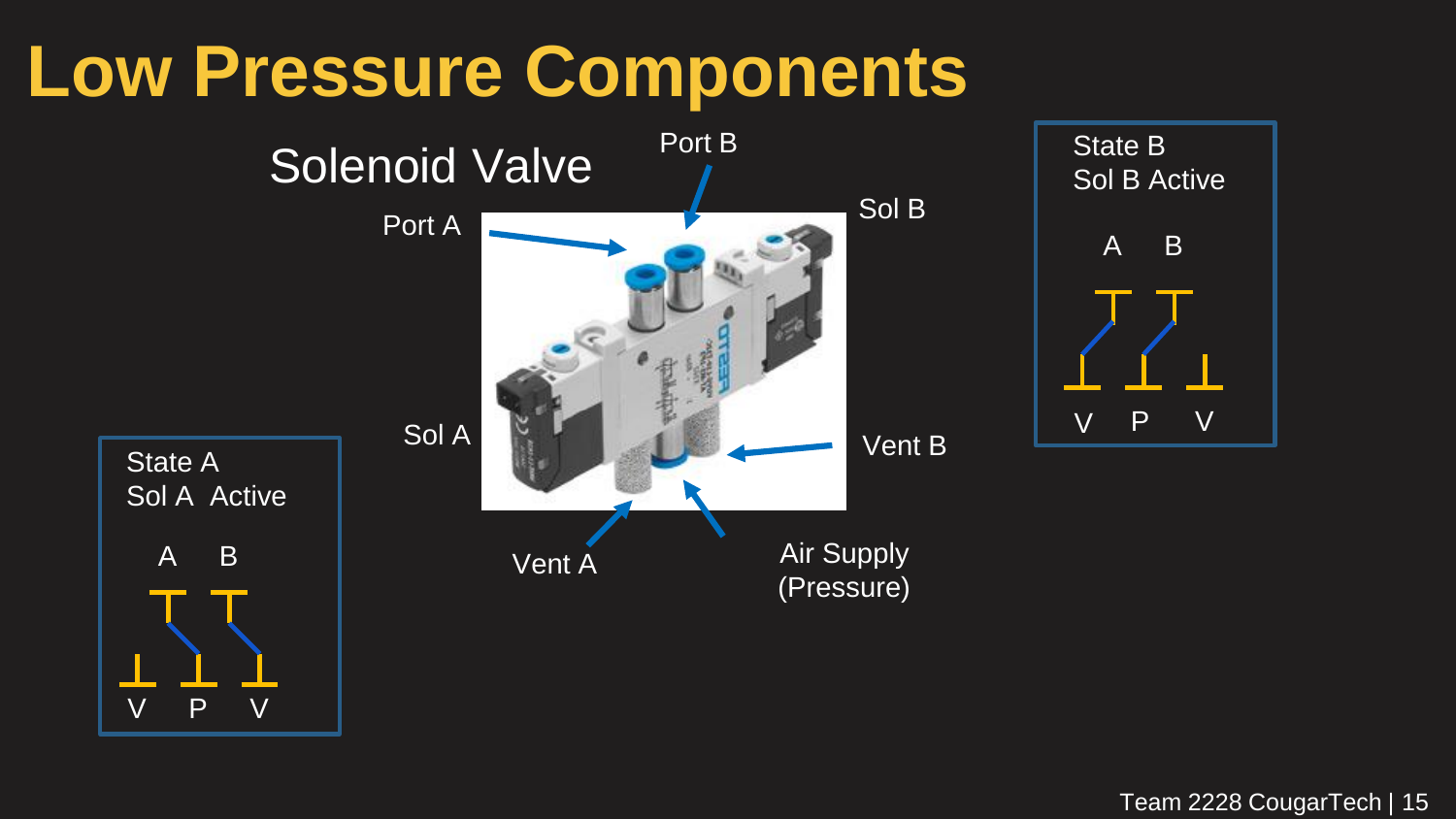### **Low Pressure Components**

#### **Cylinders (aka "Pistons"):**

- Single or double acting Single = spring-based return when vented Double = air pressure drives both directions
- Force = Pressure(psi) x Piston surface area(in<sup>2</sup>) **Tips:**
- Retraction force is less than Extension force
- Be careful to ensure the piston rod cannot get bent
- Magnetic position sensing option with reed switches



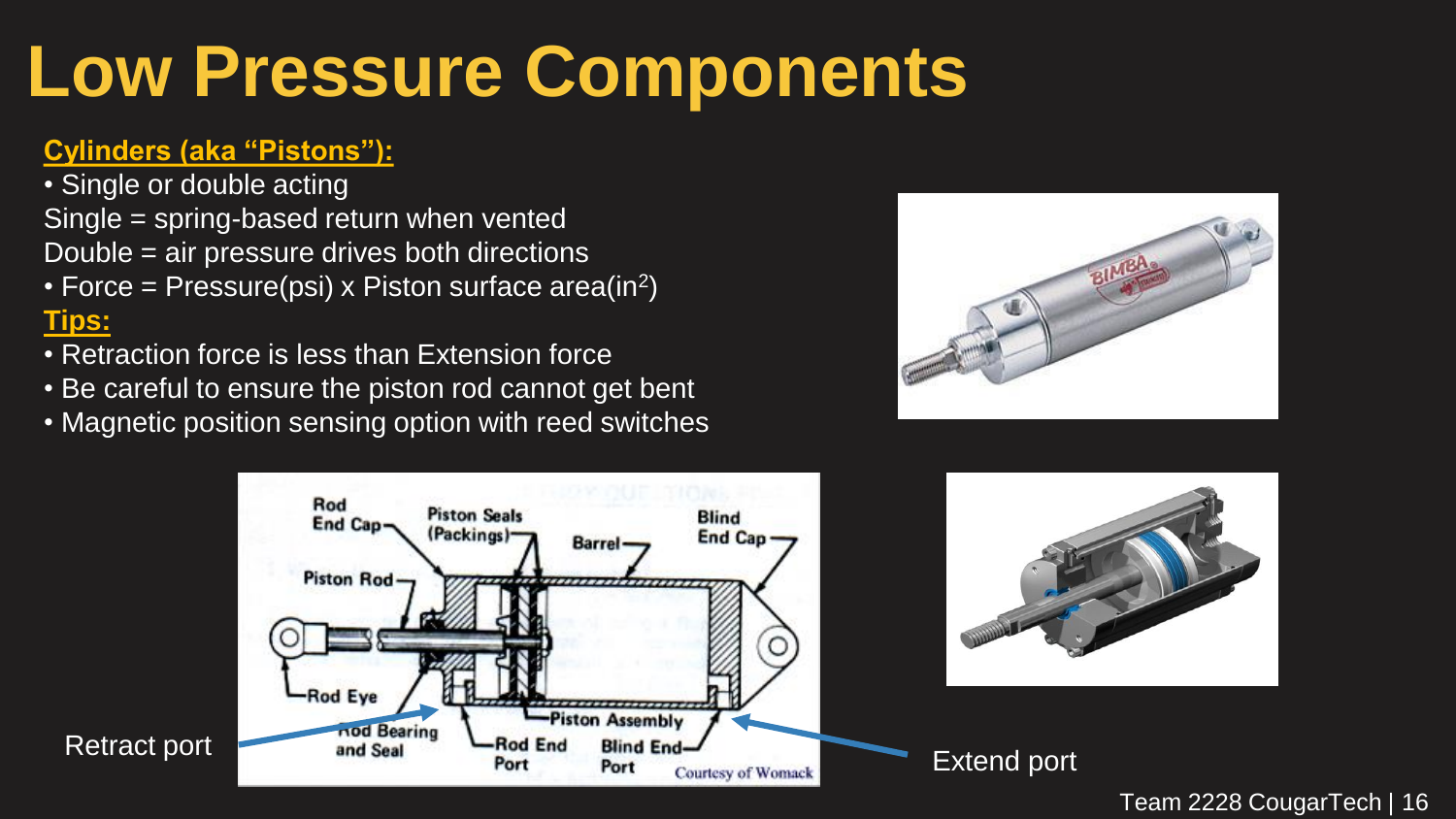### **Pneumatic Plumbing – Air Line**

Air line

### **Cutting the air line:**

• Use the proper tool – a hose cutting tool ensures a clean square cut without deforming the air line



### **Tips:**

• Using any other tool to cut the air line results in an angular cut because the air line is flattened. This is a major cause of leaks at the fitting

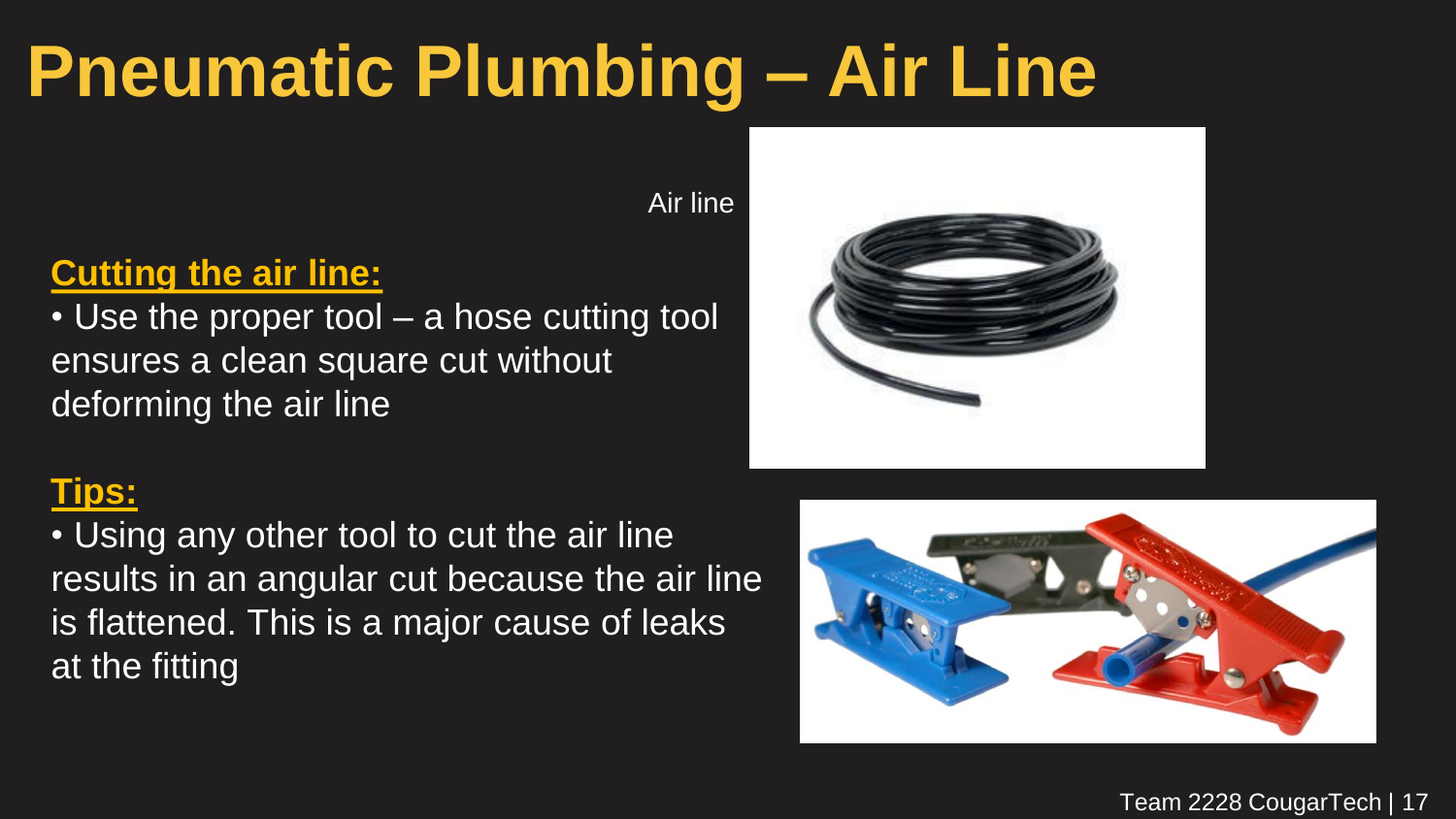### **Pneumatic Plumbing – Tube Fittings**

### Pneumatic tube fittings are the "push-to-connect" style

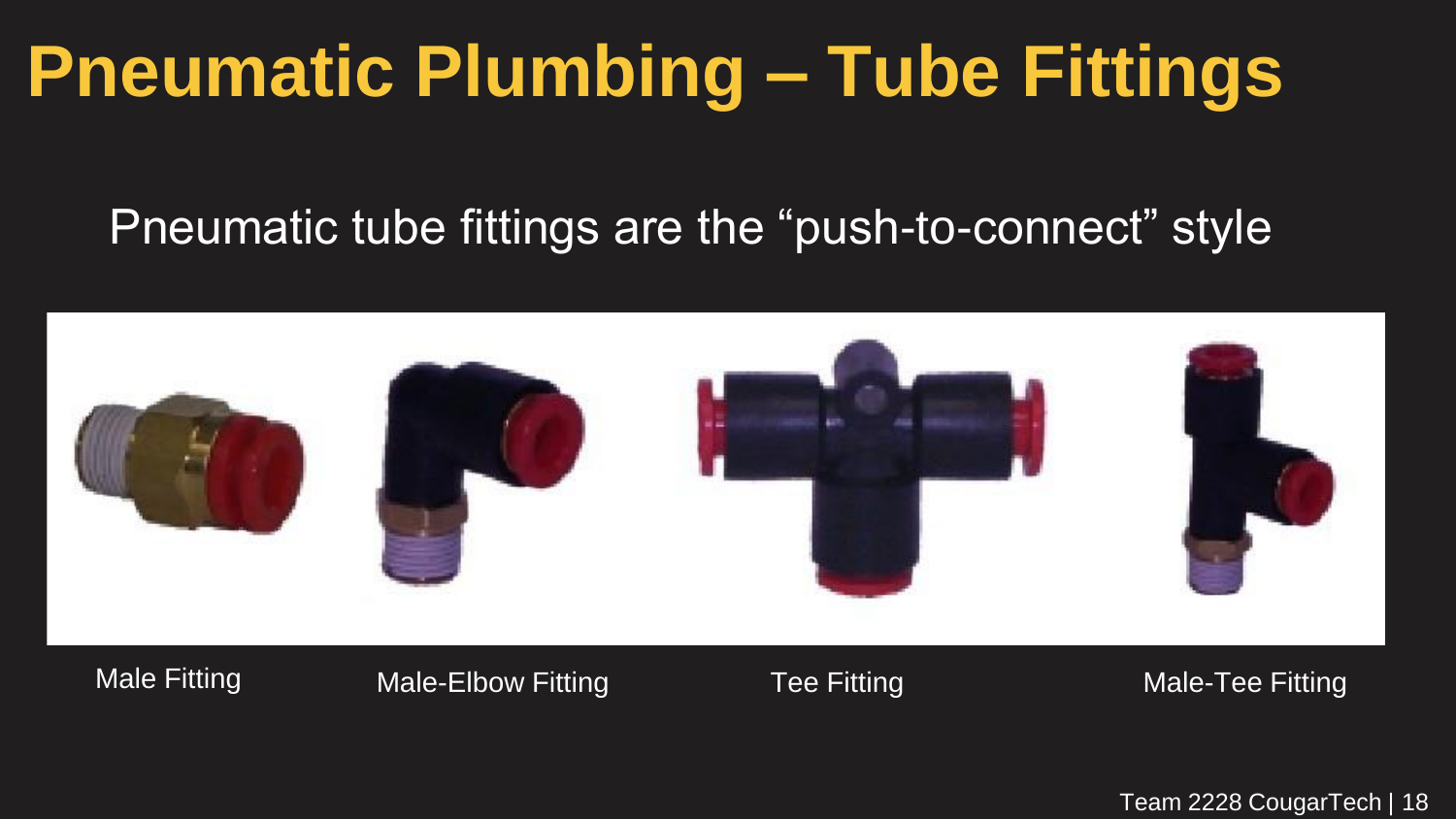### **Pneumatic Plumbing – Taping Pipe Fittings**

### **Add sealing tape to pipe fittings:**

- Apply in a clockwise direction
- Leave the last two threads on pipe open
- Do not put to much tape on more is not better



**Pipe Fittings** 

PTFE tape / Teflon tape





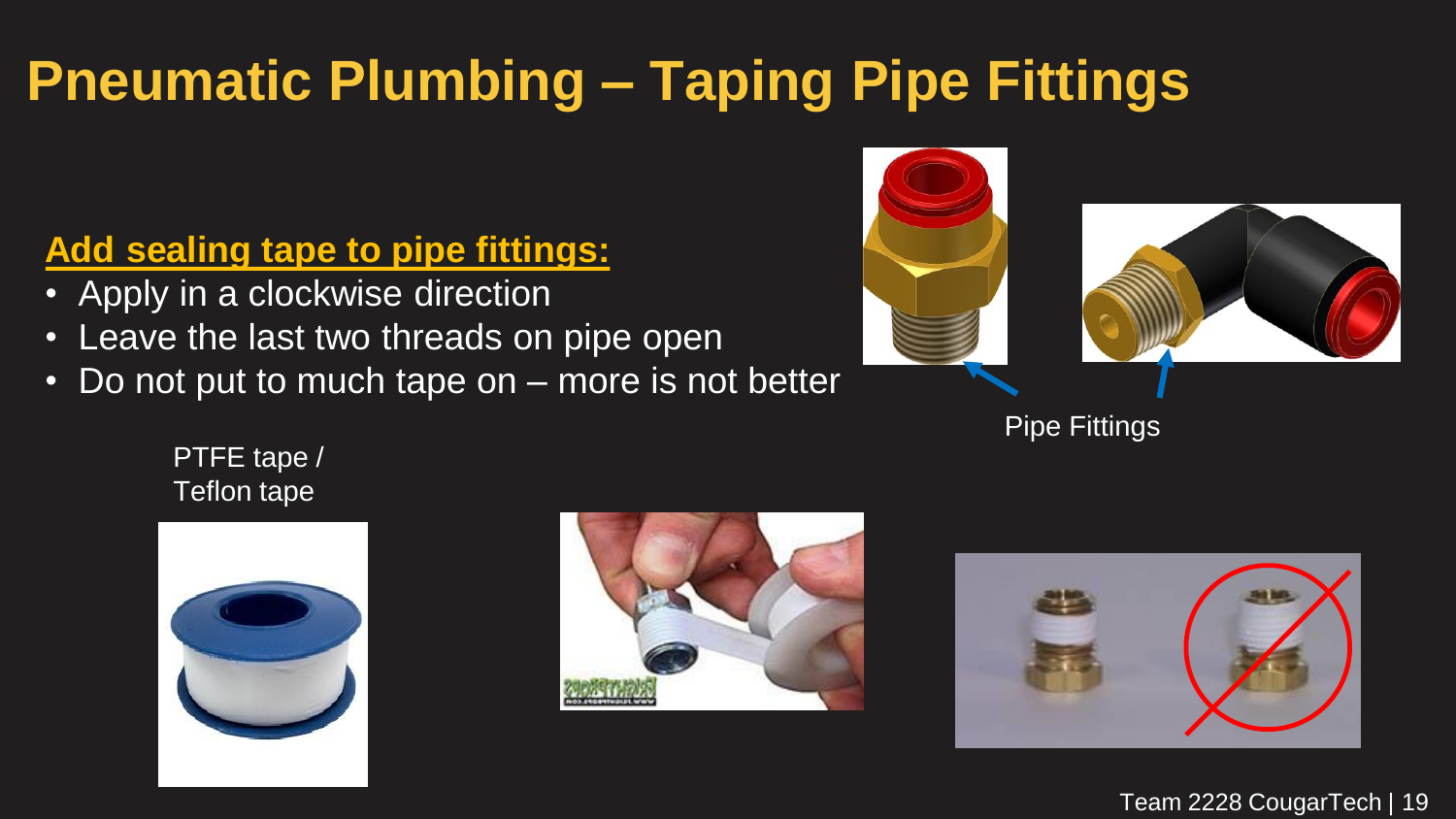### **Pneumatic Plumbing – Connecting Air Lines**



To connect the air line, push the air line into the fitting while applying a slight turning motion. You will hear/feel a definite "click" as the air line seats past the O-ring against the tube stop - A little lubrication (soapy water solution) on the air line will reduce the effort required.

To remove the air line push the release ring and the air tube down firmly on the connector, pull the tubing

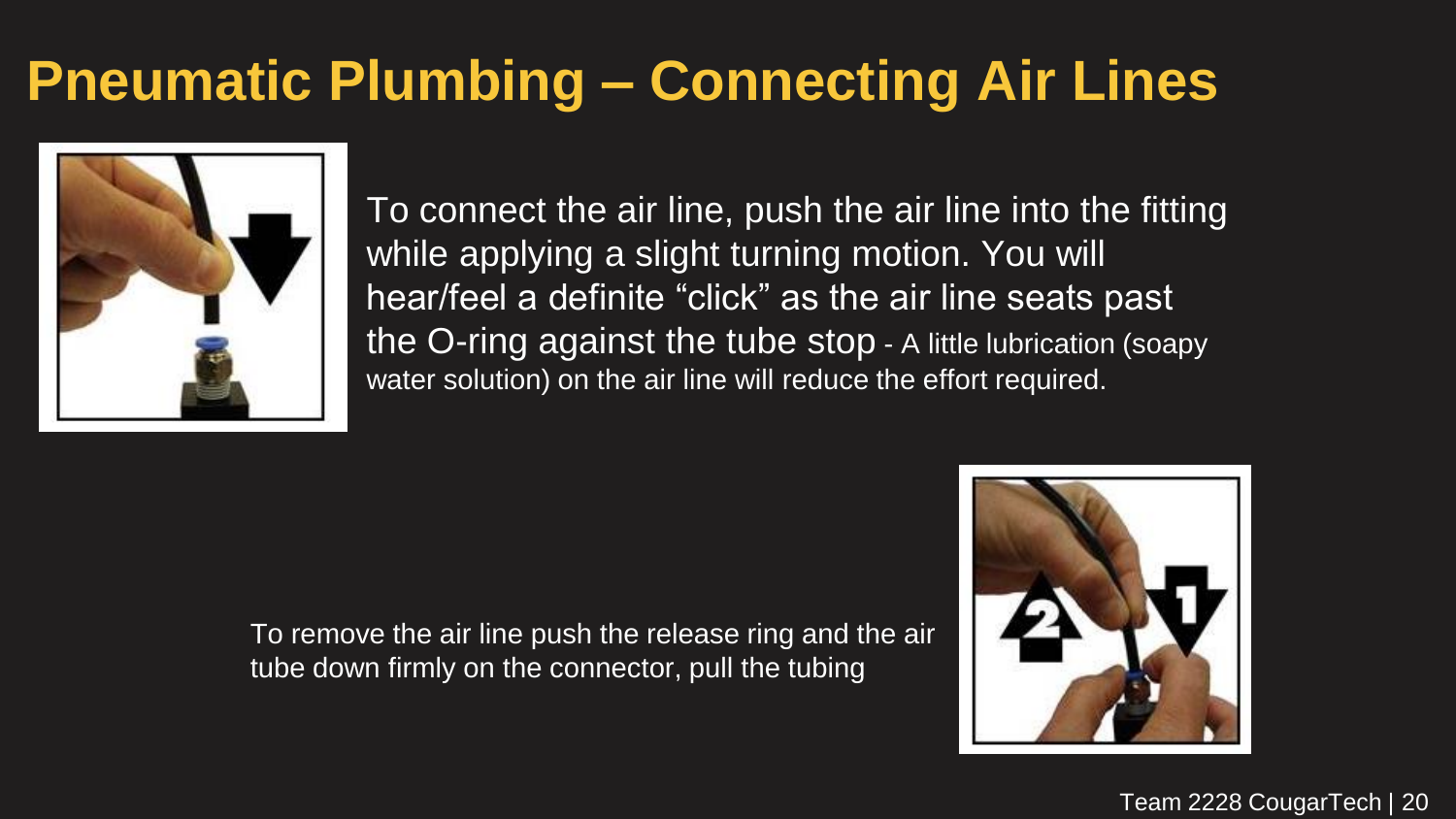## **Pneumatic Plumbing – Flow Control**

Flow Adjustment

Flow controls are special fittings that allow you to meter the air flow

### Tips:

- Always meter out
- Place on solenoid valve vent ports

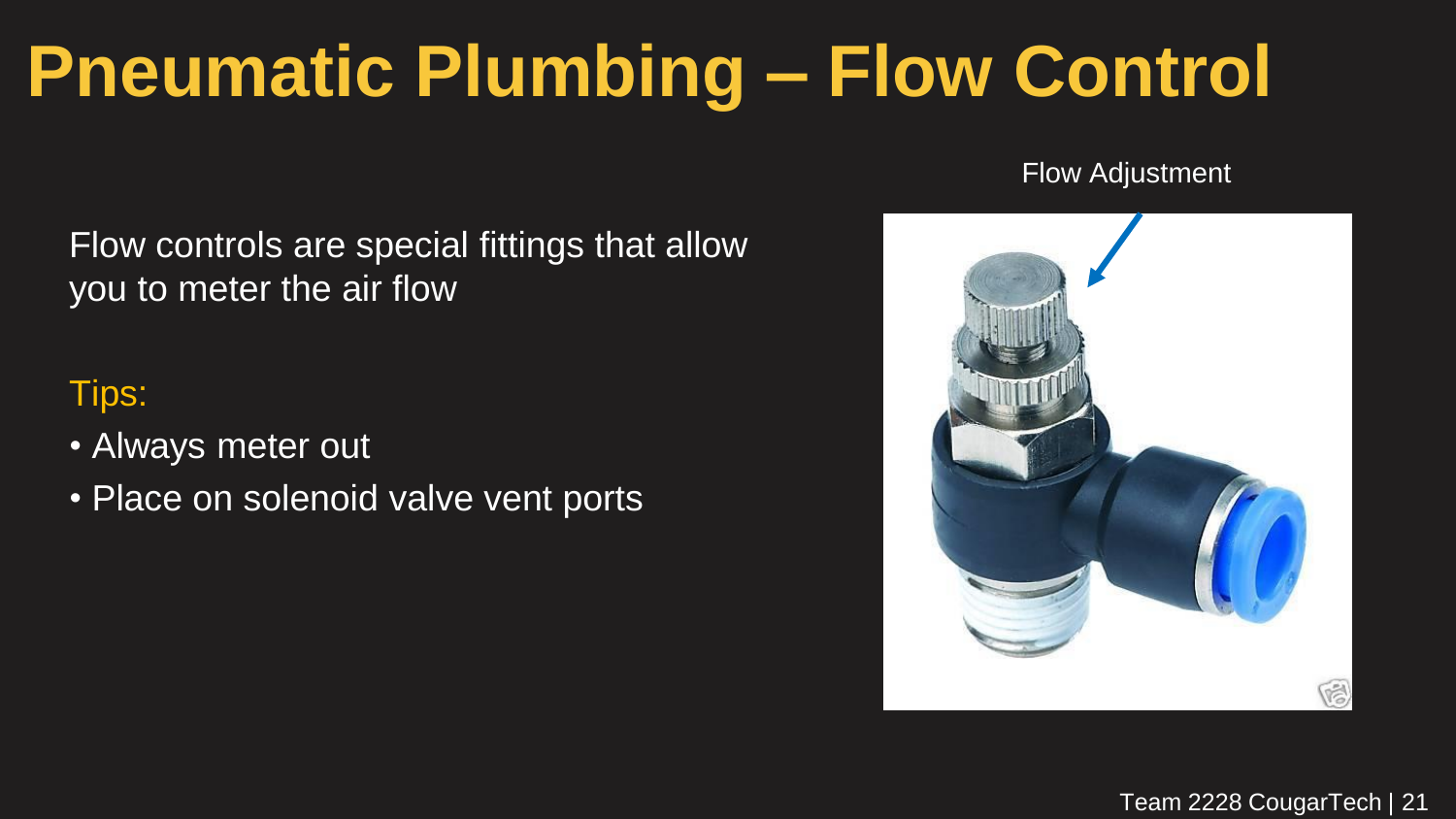

- Purge air system before working on robot Pressurized air has a lot of potential energy
- When the robot is powered up and enabled stay clear of an mechanisms that have cylinders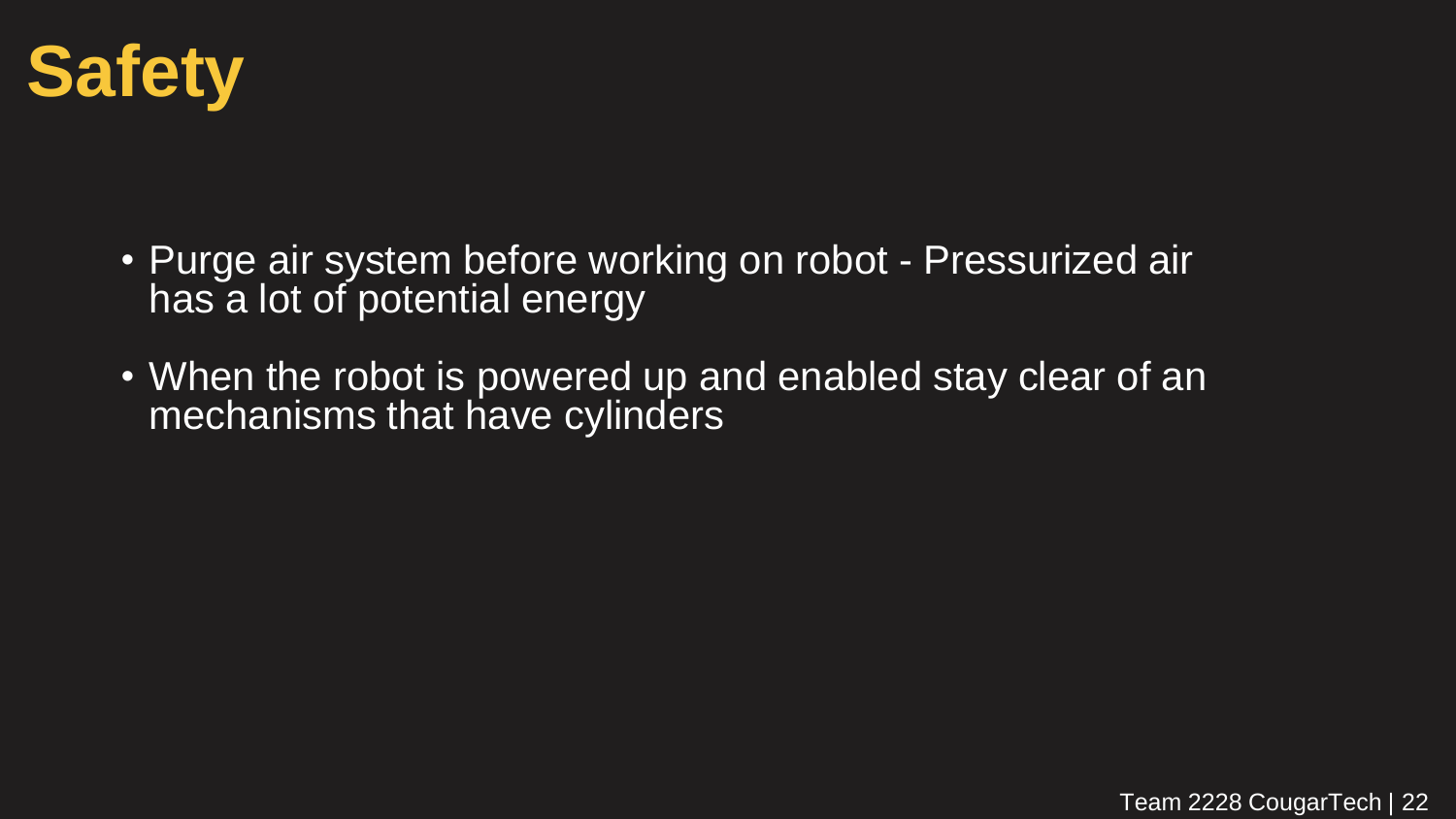### **Best Practices**

- Read the manual every year for any changes
- For cylinders the push force is greater than the retract force
- Keep number of cylinders and volumetric demands in mind when designing the robot – compressor and air tanks can only keep up with a finite demand
- Design mechanisms such that the piston rod is protected from being bent

•Prevent leaks by:

- $\checkmark$  Cut the air line with the correct tool
- $\checkmark$  Tape pipe threads correctly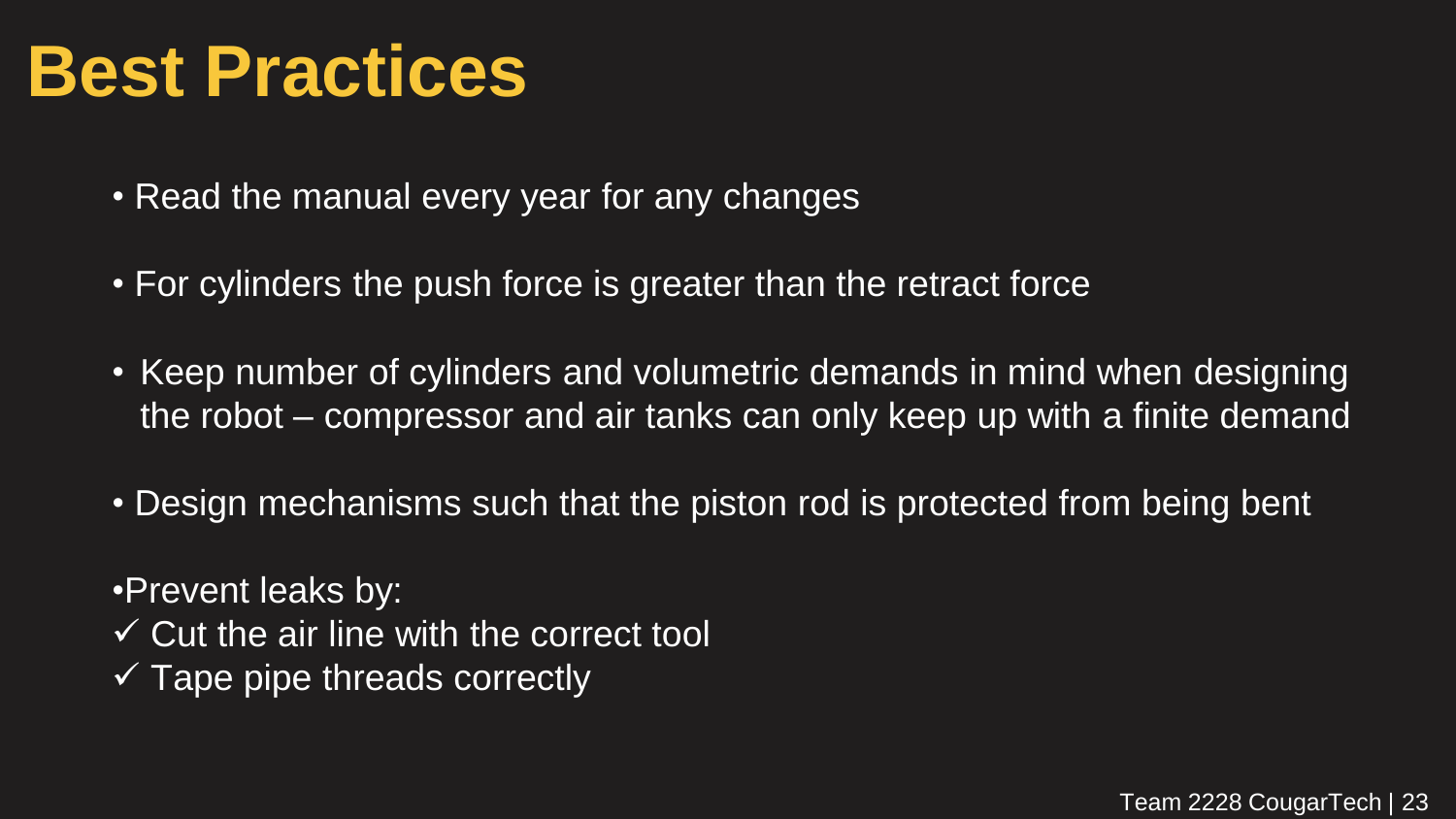### **Troubleshooting**

Air Leaks are the main contributor to poor performance of the pneumatic system –

#### To detect leaks:

- Put soapy water on suspect connections and watch for bubbling
- In a high noise environment the use of a stethoscope is very effective in hearing air leaks